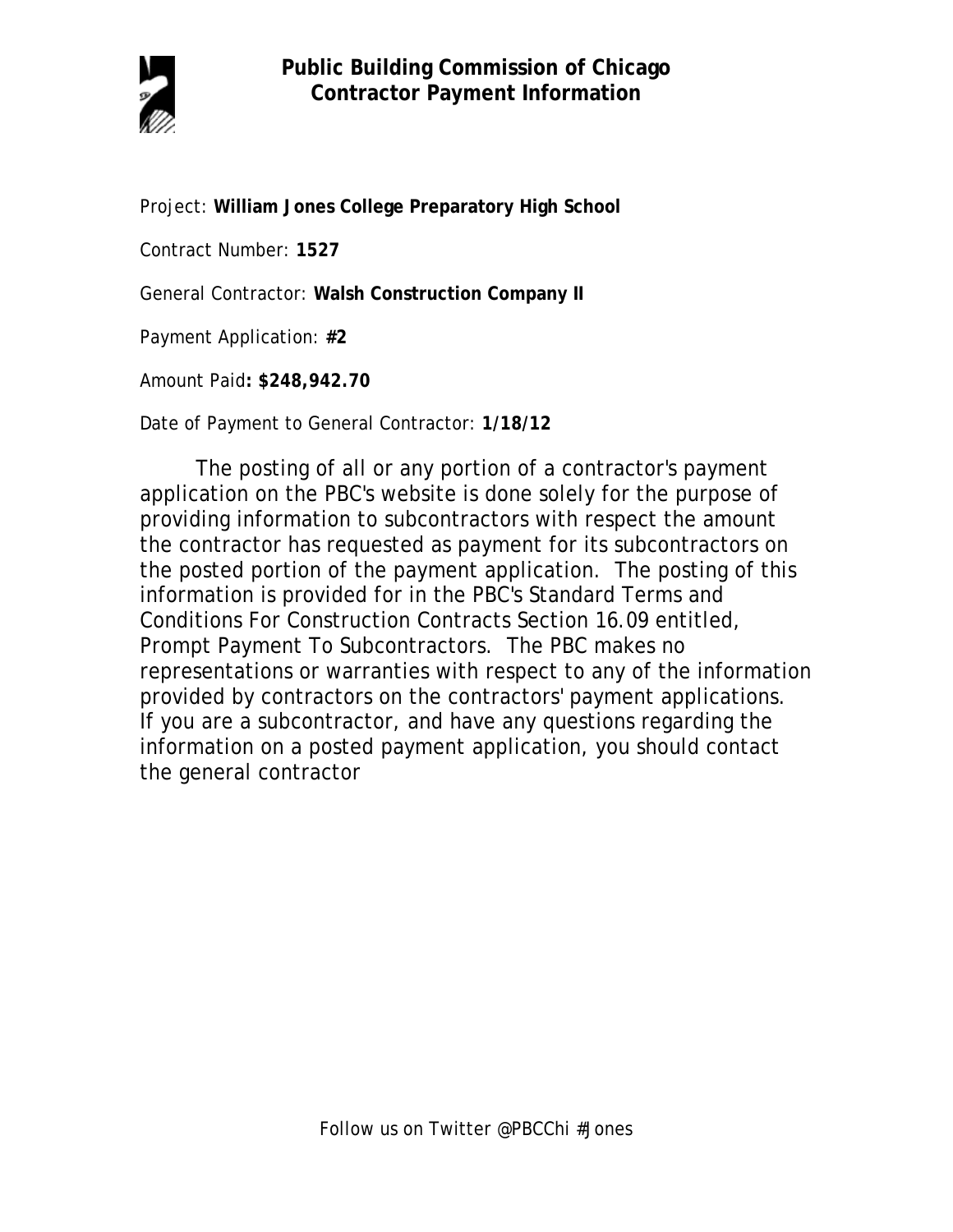# PUBLIC BUILDING COMMISSION OF CHICAGO

**EXHIBIT S** 

| <b>CERTIFICATE OF ARCHITECT - ENGINEER</b> |  |
|--------------------------------------------|--|
|                                            |  |

| DATE:                                  | 10/31/2011                                              |    |            |                                              |
|----------------------------------------|---------------------------------------------------------|----|------------|----------------------------------------------|
| PROJECT:                               | WILLIAM JONES COLLEGE PREPARATORY HIGH SCHOOL           |    |            |                                              |
| Monthly Estimate No.:                  |                                                         |    |            |                                              |
| For the Period:                        | 10/1/2011                                               | to | 10/31/2011 |                                              |
| Contract No.:                          | 1527                                                    |    |            |                                              |
|                                        | To: PUBLIC BUILDING COMMISSION OF CHICAGO               |    |            |                                              |
| In accordance with Resolution No. 1527 | adopted by the Public Building Commission of Chicago on |    |            | 6/29/11 relating to the \$90,980,000_Revenue |

Bonds issued by the Public Building Commission of Chicago for the financing of this project (and all terms used herein shall have the same meaning as in said Resolution), I hereby certify to the Commission and to its Trustee, that:

- 1. Obligations in the amounts stated herein have been incurred by the Commission and that each item thereof is a proper charge against the Construction Account and has not been paid; and
- 2. No amount hereby approved for payment upon any contract will, when added to all amounts previously paid upon such contract, exceed 90% of current estimates approved by the Architect - Engineer until the aggregate amount of payments withheld equals 5% of the Contract Price (said retained funds being payable as set forth in said Resolution).

THE CONTRACTOR:

# **WALSH CONSTRUCTION COMPANY II** 929 WEST ADAMS ST, CHICAGO, IL 60607

#### WILLIAM JONES COLLEGE PREPARATORY HIGH SCHOOL FOR: \$248,942.70 Is now entitled to the sum of:

| <b>ORIGINAL CONTRACTOR PRICE</b><br><b>ADDITIONS</b><br><b>DEDUCTIONS</b><br><b>NET ADDITION OR DEDUCTION</b>                                                   | \$90,980,000.00 |
|-----------------------------------------------------------------------------------------------------------------------------------------------------------------|-----------------|
| <b>ADJUSTED CONTRACT PRICE</b>                                                                                                                                  | \$90,980,000.00 |
| <b>TOTAL AMOUNT EARNED</b>                                                                                                                                      | 1,139,804.00    |
| <b>TOTAL RETENTION</b><br>\$113,980.40<br>a) Reserve Withheld @ 10% of Total Amount Earned,<br>b) Liens and Other Withholding<br>c) Liquidated Damages Withheld | 113,980.40      |
| <b>TOTAL PAID TO DATE (Include this Payment)</b>                                                                                                                | 1,025,823.60    |
| <b>LESS: AMOUNT PREVIOUSLY PAID</b>                                                                                                                             | 776,880.90      |
| AMOUNT DUE THIS PAYMENT                                                                                                                                         | 248,942.70      |

**Name** 

**Architect of Record** Date: PERKINS+WILL

> File Name: PA\_WCII\_OG\_PayApp#2 \_2011/07/11.pdf File Code: 05265\_02\_07\_13.2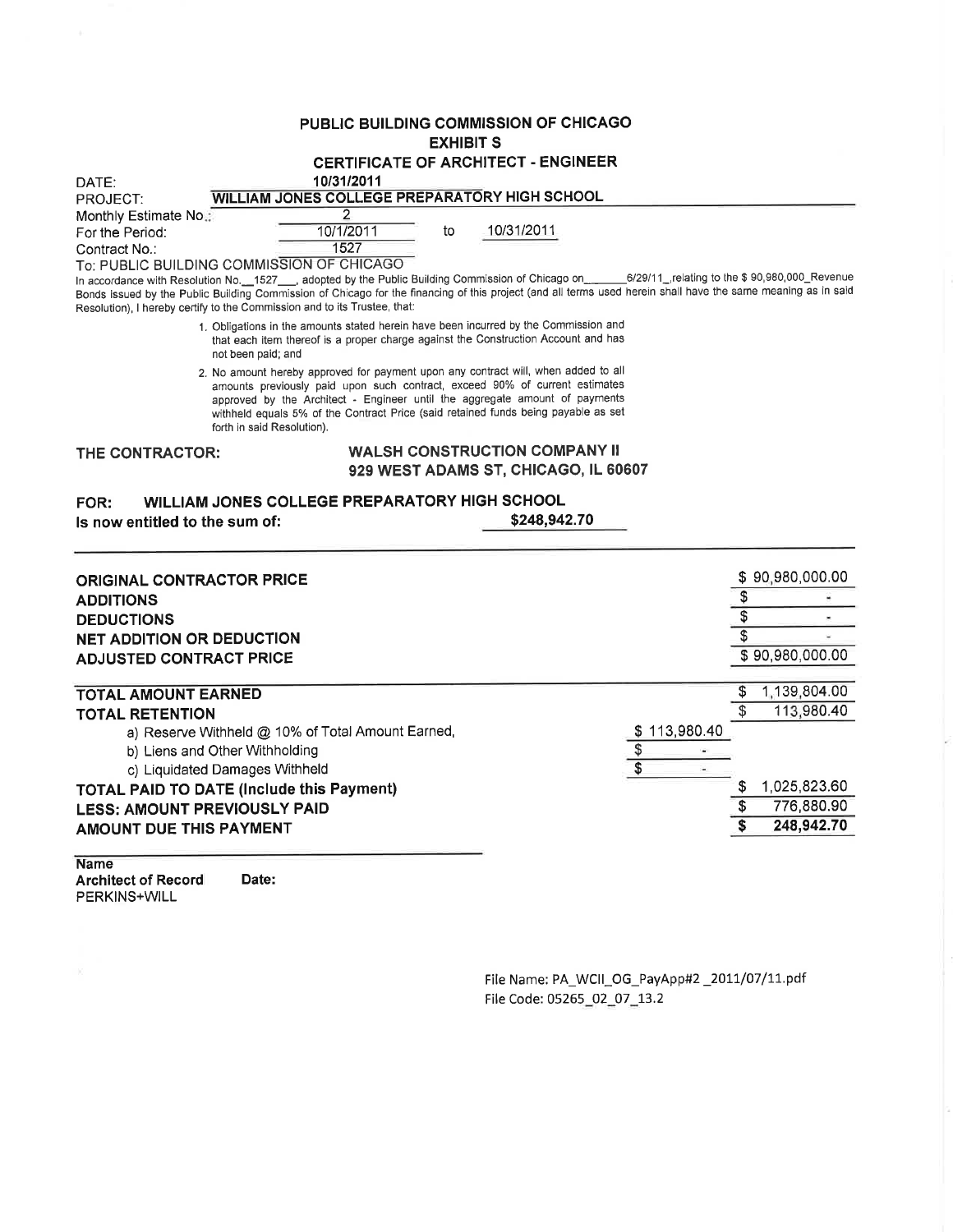#### **EXHIBIT B CONTRACTOR'S SWORN STATEMENT AND AFFIDAVIT FOR PARTIAL PAYMENT (1 of 3)**

STATE OF ILLINOIS }

COUNTY OF COOK }

The affiant, Jeff Pezza ,being first duly sworn on oath, deposes and says that he/she is Authorized Agent of Walsh Construction Company II, LLC, an Illinois corporation, and duly authorized to make this Affidavit in behalf of said corporation and for him/herself individually; that he/she is well acquainted with the facts herein set forth and that said corporation is the Contractor with the PUBLIC BUILDING COMMISSION OF CHICAGO, Owner, under Contract No 1527 dated the 29 th day of June, 2011, for General Contracting

for William Jones College Preparatory High School 700 S. State Street

Chicago, IL 60605

• that the following statements are made for the purpose of procuring a partial payment of

\$ 90,980,000 (Ninety Million Nine Hundred Eighty Thousand and 00/100)

} SS

under the terms of said Contract;

•that the work for which payment is requested has been completed, free and clear of any and all claims, liens, charges, and expenses of any kind or nature whatsoever and in full compliance with the Contract Documents and the requirements of said Owner under them;

• that for the purposes of said Contract, the following persons have been contracted with, and have furnished or prepared materials, equipment, supplies, and services for, and have done labor on said improvement;

• that the respective amounts set forth opposite their names is the full amount of money due and to become due to each of them respectively;

• that this statement is a full, true, and complete statement of all such persons and of the full amount now due and the amount heretofore paid to each of them for such labor, materials, equipment, supplies, and services, furnished or prepared by each of them to or on account of said work, as stated:

|                                      |                               |                                    | <b>TOTAL WORK</b>                  |                    |                                   |                             |                                           |                                      |                   |
|--------------------------------------|-------------------------------|------------------------------------|------------------------------------|--------------------|-----------------------------------|-----------------------------|-------------------------------------------|--------------------------------------|-------------------|
|                                      |                               |                                    | <b>COMPLETE</b><br><b>PREVIOUS</b> |                    | <b>TOTAL WORK</b>                 | <b>LESS RETENTION</b>       |                                           |                                      | <b>BALANCE TO</b> |
| <b>NAME AND ADDRESS</b>              | <b>TYPE OF WORK</b>           | TOTAL CONTRACT<br>(INCLUDE C.O.'s) | <b>PAYAPP</b>                      | <b>THIS PAYAPP</b> | <b>COMPLETE TO</b><br><b>DATE</b> | (INCLUDE<br><b>CURRENT)</b> | <b>LESS NET</b><br><b>PREVIOUSLY PAID</b> | <b>NET DUE THIS</b><br><b>PERIOD</b> | <b>BECOME DUE</b> |
| Walsh Construction Company II        |                               |                                    |                                    |                    |                                   |                             |                                           |                                      |                   |
| 929 West Adams St.                   |                               |                                    |                                    |                    |                                   |                             |                                           |                                      |                   |
| Chicago, IL 60607                    | <b>General Conditions</b>     | \$5,869,500.00                     | \$267,000.00                       | \$120,000.00       | \$387,000.00                      | \$38,700.00                 | \$240,300.00                              | \$108,000.00                         | \$5,521,200.00    |
| Walsh Construction Company II        |                               |                                    |                                    |                    |                                   |                             |                                           |                                      |                   |
| 929 West Adams St.                   |                               |                                    |                                    |                    |                                   |                             |                                           |                                      |                   |
| Chicago, IL 60607                    | OH&Profit                     | \$3,400,000.00                     | \$27,000.00                        | \$14,000.00        | \$41,000.00                       | \$4,100.00                  | \$24,300.00                               | \$12,600.00                          | \$3,363,100.00    |
| Walsh Construction Company II        |                               |                                    |                                    |                    |                                   |                             |                                           |                                      |                   |
| 929 West Adams St.                   |                               |                                    |                                    |                    |                                   |                             |                                           |                                      |                   |
| Chicago, IL 60607                    | Bond                          | \$558,804.00                       | \$558,804.00                       | \$0.00             | \$558,804.00                      | \$55,880.40                 | \$502,923.60                              | \$0.00                               | \$55,880.40       |
| Walsh Construction Company II        |                               |                                    |                                    |                    |                                   |                             |                                           |                                      |                   |
| 929 West Adams St.                   |                               |                                    |                                    |                    |                                   |                             |                                           |                                      |                   |
| Chicago, IL 60607                    | <b>Builders Risk</b>          | \$135,000.00                       | \$5,397.00                         | \$129,603.00       | \$135,000.00                      | \$13,500.00                 | \$4,857.30                                | \$116,642.70                         | \$13,500.00       |
| <b>Walsh Construction Company II</b> |                               |                                    |                                    |                    |                                   |                             |                                           |                                      |                   |
| 929 West Adams St.                   |                               |                                    |                                    |                    |                                   |                             |                                           |                                      |                   |
| Chicago, IL 60607                    | General Liability             | \$730,000.00                       | \$0.00                             | \$0.00             | \$0.00                            | \$0.00                      | \$0.00                                    | \$0.00                               | \$730,000.00      |
| Walsh Construction Company II        |                               |                                    |                                    |                    |                                   |                             |                                           |                                      |                   |
| 929 West Adams St.                   |                               |                                    |                                    |                    |                                   |                             |                                           |                                      |                   |
| Chicago, IL 60607                    | Commissioner's Contingency    | \$2,000,000.00                     | \$0.00                             | \$0.00             | \$0.00                            | \$0.00                      | \$0.00                                    | \$0.00                               | \$2,000,000.00    |
| <b>Walsh Construction Company II</b> |                               |                                    |                                    |                    |                                   |                             |                                           |                                      |                   |
| 929 West Adams St.                   |                               |                                    |                                    |                    |                                   |                             |                                           |                                      |                   |
| Chicago, IL 60607                    | PBC-CCTV Allowance            | \$500,000.00                       | \$0.00                             | \$0.00             | \$0.00                            | \$0.00                      | \$0.00                                    | \$0.00                               | \$500,000.00      |
| Walsh Construction Company II        |                               |                                    |                                    |                    |                                   |                             |                                           |                                      |                   |
| 929 West Adams St.                   |                               |                                    |                                    |                    |                                   |                             |                                           |                                      |                   |
| Chicago, IL 60607                    | PBC-Sitework Allowance        | \$300,000.00                       | \$0.00                             | \$0.00             | \$0.00                            | \$0.00                      | \$0.00                                    | \$0.00                               | \$300,000.00      |
| <b>Walsh Construction Company II</b> |                               |                                    |                                    |                    |                                   |                             |                                           |                                      |                   |
| 929 West Adams St.                   |                               |                                    |                                    |                    |                                   |                             |                                           |                                      |                   |
| Chicago, IL 60607                    | Construction Trailer - PBC/CM | \$75,000.00                        | \$0.00                             | \$0.00             | \$0.00                            | \$0.00                      | \$0.00                                    | \$0.00                               | \$75,000.00       |
| <b>Walsh Construction Company II</b> |                               |                                    |                                    |                    |                                   |                             |                                           |                                      |                   |
| 929 West Adams St.                   |                               |                                    |                                    |                    |                                   |                             |                                           |                                      |                   |
|                                      | <b>Tower Crane&amp; Hoist</b> | \$1,220,000.00                     | \$0.00                             | \$0.00             | \$0.00                            | \$0.00                      | \$0.00                                    | \$0.00                               | \$1,220,000.00    |
| Chicago, IL 60607                    |                               |                                    |                                    |                    |                                   |                             |                                           |                                      |                   |
| Walsh Construction Company II        |                               |                                    |                                    |                    |                                   |                             |                                           |                                      |                   |
| 929 West Adams St.                   |                               |                                    |                                    |                    |                                   |                             |                                           |                                      |                   |
| Chicago, IL 60607                    | Mobilization                  | \$260,000.00                       | \$0.00                             | \$0.00             | \$0.00                            | \$0.00                      | \$0.00                                    | \$0.00                               | \$260,000.00      |
| <b>Walsh Construction Company II</b> |                               |                                    |                                    |                    |                                   |                             |                                           |                                      |                   |
| 929 West Adams St.                   |                               |                                    |                                    |                    |                                   |                             |                                           |                                      |                   |
| Chicago, IL 60607                    | Demobilization                | \$20,000.00                        | \$0.00                             | \$0.00             | \$0.00                            | \$0.00                      | \$0.00                                    | \$0.00                               | \$20,000.00       |
| Sherry-K Corp                        |                               |                                    |                                    |                    |                                   |                             |                                           |                                      |                   |
| 3125 S. 60th Court                   |                               |                                    |                                    |                    |                                   |                             |                                           |                                      |                   |
| Cicero, IL 60804                     |                               |                                    |                                    |                    |                                   |                             |                                           |                                      |                   |
|                                      | Cast-In-Place Concrete        | \$4,200,000.00                     | \$0.00                             | \$0.00             | \$0.00                            | \$0.00                      | \$0.00                                    | \$0.00                               | \$4,200,000.00    |
| <b>DAM Plumbing</b>                  |                               |                                    |                                    |                    |                                   |                             |                                           |                                      |                   |
| 1645 N. 25th Avenue                  |                               |                                    |                                    |                    |                                   |                             |                                           |                                      |                   |
| Melrose Park, IL 60160               |                               |                                    |                                    |                    |                                   |                             |                                           |                                      |                   |
|                                      | Plumbing                      | \$2,850,000.00                     | \$0.00                             | \$0.00             | \$0.00                            | \$0.00                      | \$0.00                                    | \$0.00                               | \$2,850,000.00    |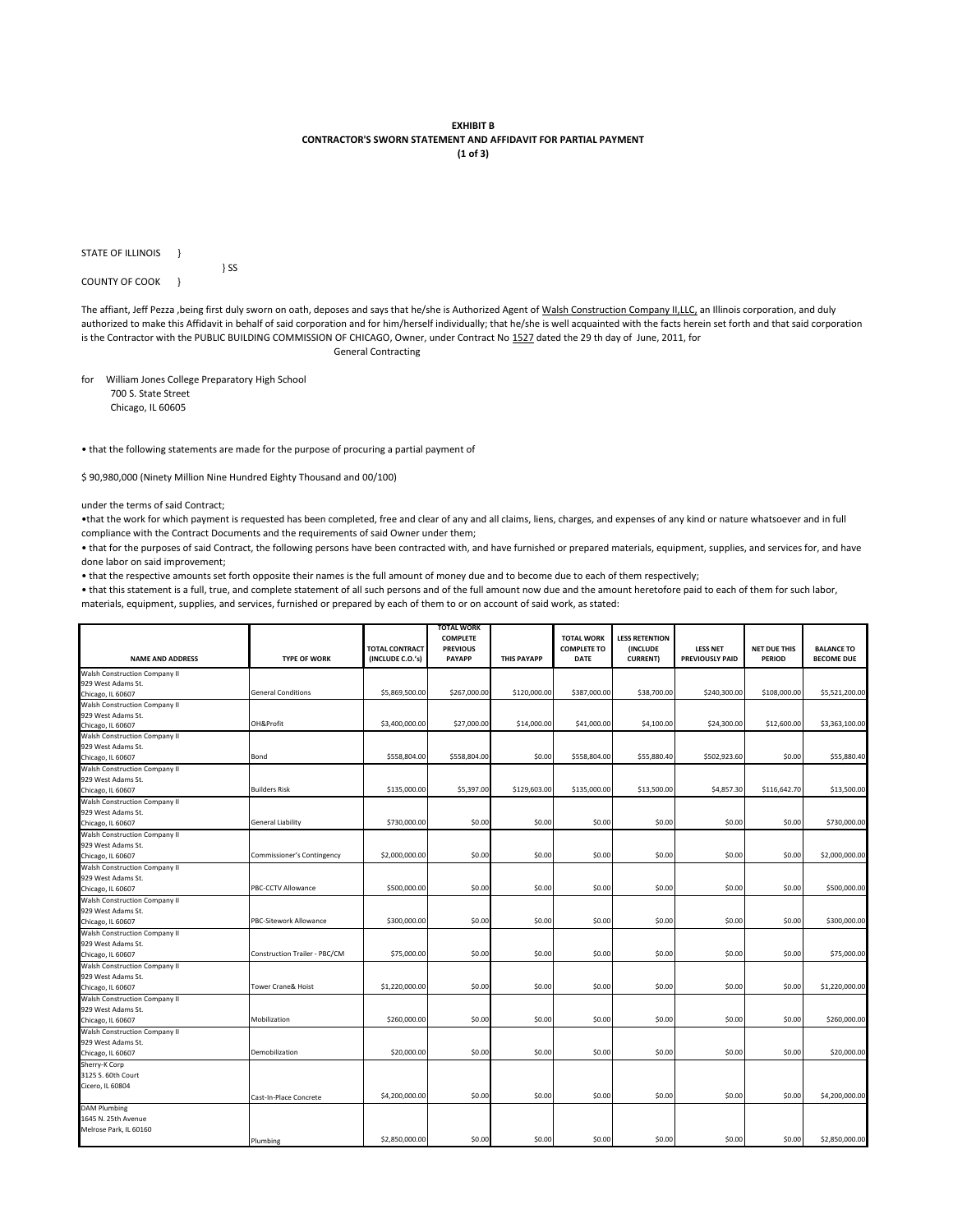### EXHIBIT B CONTRACTOR'S SWORN STATEMENT AND AFFIDAVIT FOR PARTIAL PAYMENT (2 of 3])

| <b>NAME AND ADDRESS</b>                                 | <b>TYPE OF WORK</b>                 | <b>TOTAL CONTRACT</b><br>(INCLUDE C.O.'s) | TOTAL WORK<br><b>COMPLETE</b><br><b>PREVIOUS</b><br><b>PAYAPP</b> | <b>THIS PAYAPP</b> | <b>TOTAL WORK</b><br><b>COMPLETE TO</b><br><b>DATE</b> | <b>LESS RETENTION</b><br>(INCLUDE<br><b>CURRENT)</b> | <b>LESS NET</b><br>PREVIOUSLY PAID | <b>NET DUE THIS</b><br><b>PERIOD</b> | <b>BALANCE TO</b><br><b>BECOME DUE</b> |
|---------------------------------------------------------|-------------------------------------|-------------------------------------------|-------------------------------------------------------------------|--------------------|--------------------------------------------------------|------------------------------------------------------|------------------------------------|--------------------------------------|----------------------------------------|
| JP Hopkins Sewer Contractors Inc.                       |                                     |                                           |                                                                   |                    |                                                        |                                                      |                                    |                                      |                                        |
| 4530 W. 137th Street                                    |                                     |                                           |                                                                   |                    |                                                        |                                                      |                                    |                                      |                                        |
| Crestwood, IL 60455                                     |                                     |                                           |                                                                   |                    |                                                        |                                                      |                                    |                                      |                                        |
|                                                         | Utulities                           | \$190,000.00                              | \$0.00                                                            | \$0.00             | \$0.00                                                 | \$0.00                                               | \$0.00                             | \$0.00                               | \$190,000.00                           |
| Coordinated Construction Project Control Services       |                                     |                                           |                                                                   |                    |                                                        |                                                      |                                    |                                      |                                        |
| 1840W140 Butterfield Road Suite 1500                    |                                     |                                           |                                                                   |                    |                                                        |                                                      |                                    |                                      |                                        |
| Oabrook Terrace, IL 60181                               |                                     |                                           |                                                                   |                    |                                                        |                                                      |                                    |                                      |                                        |
|                                                         | Scheduling                          | \$10,000.00                               | \$5,000.00                                                        | \$5,000.00         | \$10,000.00                                            | \$1,000.00                                           | \$4,500.00                         | \$4,500.00                           | \$1,000.00                             |
| Elite Electric Co, Inc.                                 |                                     |                                           |                                                                   |                    |                                                        |                                                      |                                    |                                      |                                        |
| 1645 N. 25th Avenue                                     |                                     |                                           |                                                                   |                    |                                                        |                                                      |                                    |                                      |                                        |
| Melrose Park, IL 60160                                  |                                     |                                           |                                                                   |                    |                                                        |                                                      |                                    |                                      |                                        |
|                                                         | <b>Electrical Work</b>              | \$7,078,750.00                            | \$0.00                                                            | \$0.00             | \$0.00                                                 | \$0.00                                               | \$0.00                             | \$0.00                               | \$7,078,750.00                         |
| Hammerts Ironworks                                      |                                     |                                           |                                                                   |                    |                                                        |                                                      |                                    |                                      |                                        |
| 5319 Shreve Avenue                                      |                                     |                                           |                                                                   |                    |                                                        |                                                      |                                    |                                      |                                        |
| St. Louis, Missouri 63115                               |                                     |                                           |                                                                   |                    |                                                        |                                                      |                                    |                                      |                                        |
|                                                         | <b>Stuctural Steel Fabrication</b>  | \$5,717,500.00                            | \$0.00                                                            | \$0.00             | \$0.00                                                 | \$0.00                                               | \$0.00                             | \$0.00                               | \$5,717,500.00                         |
| American Steelworks Inc.                                |                                     |                                           |                                                                   |                    |                                                        |                                                      |                                    |                                      |                                        |
| 1985 Anson Drive                                        |                                     |                                           |                                                                   |                    |                                                        |                                                      |                                    |                                      |                                        |
| Melrose Park, IL 60160                                  | Structural Steel Erection and Misc. |                                           |                                                                   |                    |                                                        |                                                      |                                    |                                      |                                        |
|                                                         | Metals                              | \$3,286,541.00                            | \$0.00                                                            | \$0.00             | \$0.00                                                 | \$0.00                                               | \$0.00                             | \$0.00                               | \$3,286,541.00                         |
| Crown Corr Inc.                                         |                                     |                                           |                                                                   |                    |                                                        |                                                      |                                    |                                      |                                        |
| 7100 W. 21st Avenue                                     |                                     |                                           |                                                                   |                    |                                                        |                                                      |                                    |                                      |                                        |
| Gary, IN 46406                                          |                                     |                                           |                                                                   |                    |                                                        |                                                      |                                    |                                      |                                        |
|                                                         | Metal Panels, Glazing, Curtainwall  | \$12,000,000.00                           | \$0.00                                                            | \$0.00             | \$0.00                                                 | \$0.00                                               | \$0.00                             | \$0.00                               | \$12,000,000.00                        |
| FloTech Mechanical Systems                              |                                     |                                           |                                                                   |                    |                                                        |                                                      |                                    |                                      |                                        |
| 1304 National Avenue                                    |                                     |                                           |                                                                   |                    |                                                        |                                                      |                                    |                                      |                                        |
| Adison, IL 60101                                        | Mechanical                          | \$9,812,500.00                            | \$0.00                                                            | \$0.00             | \$0.00                                                 | \$0.00                                               | \$0.00                             | \$0.00                               | \$9,812,500.00                         |
|                                                         |                                     |                                           |                                                                   |                    |                                                        |                                                      |                                    |                                      |                                        |
| <b>BSB Development Inc.</b>                             |                                     |                                           |                                                                   |                    |                                                        |                                                      |                                    |                                      |                                        |
| 7901 Industrial Ct.                                     |                                     |                                           |                                                                   |                    |                                                        |                                                      |                                    |                                      |                                        |
| Spring Grove, IL 60081                                  | <b>Sitework Demolition</b>          | \$27,000.00                               | \$0.00                                                            | \$8,000.00         | \$8,000.00                                             | \$800.00                                             | \$0.00                             | \$7,200.00                           | \$19,800.00                            |
|                                                         |                                     |                                           |                                                                   |                    |                                                        |                                                      |                                    |                                      |                                        |
| Automated Logic Chicago<br>2400 Ogden Avenue, Suite 100 |                                     |                                           |                                                                   |                    |                                                        |                                                      |                                    |                                      |                                        |
| Lisle, IL 60532                                         |                                     |                                           |                                                                   |                    |                                                        |                                                      |                                    |                                      |                                        |
|                                                         | <b>Building Automation</b>          | \$993,500.00                              | \$0.00                                                            | \$0.00             | \$0.00                                                 | \$0.00                                               | \$0.00                             | \$0.00                               | \$993,500.00                           |
|                                                         |                                     |                                           |                                                                   |                    |                                                        |                                                      |                                    |                                      |                                        |
|                                                         |                                     |                                           |                                                                   |                    |                                                        |                                                      |                                    |                                      |                                        |
|                                                         |                                     |                                           |                                                                   |                    |                                                        |                                                      |                                    |                                      |                                        |
| NOT LET                                                 | NOT LET                             | \$29,745,905.00                           | \$0.00                                                            | \$0.00             | \$0.00                                                 | \$0.00                                               | \$0.00                             | \$0.00                               | \$29,745,905.00                        |
|                                                         |                                     |                                           |                                                                   |                    |                                                        |                                                      |                                    |                                      |                                        |
|                                                         |                                     |                                           |                                                                   |                    |                                                        |                                                      |                                    |                                      |                                        |
|                                                         |                                     |                                           |                                                                   |                    |                                                        |                                                      |                                    |                                      |                                        |
|                                                         |                                     |                                           |                                                                   |                    |                                                        |                                                      |                                    |                                      |                                        |
|                                                         |                                     |                                           |                                                                   |                    |                                                        |                                                      |                                    |                                      |                                        |
|                                                         |                                     |                                           |                                                                   |                    |                                                        |                                                      |                                    |                                      |                                        |
|                                                         |                                     |                                           |                                                                   |                    |                                                        |                                                      |                                    |                                      |                                        |
|                                                         |                                     |                                           |                                                                   |                    |                                                        |                                                      |                                    |                                      |                                        |
| <b>TOTALS:</b>                                          |                                     | \$90,980,000.00                           | \$863,201.00                                                      | \$276,603.00       | \$1,139,804.00                                         | \$113,980.40                                         | \$776,880.90                       | \$248,942.70                         | \$89,954,176.40                        |